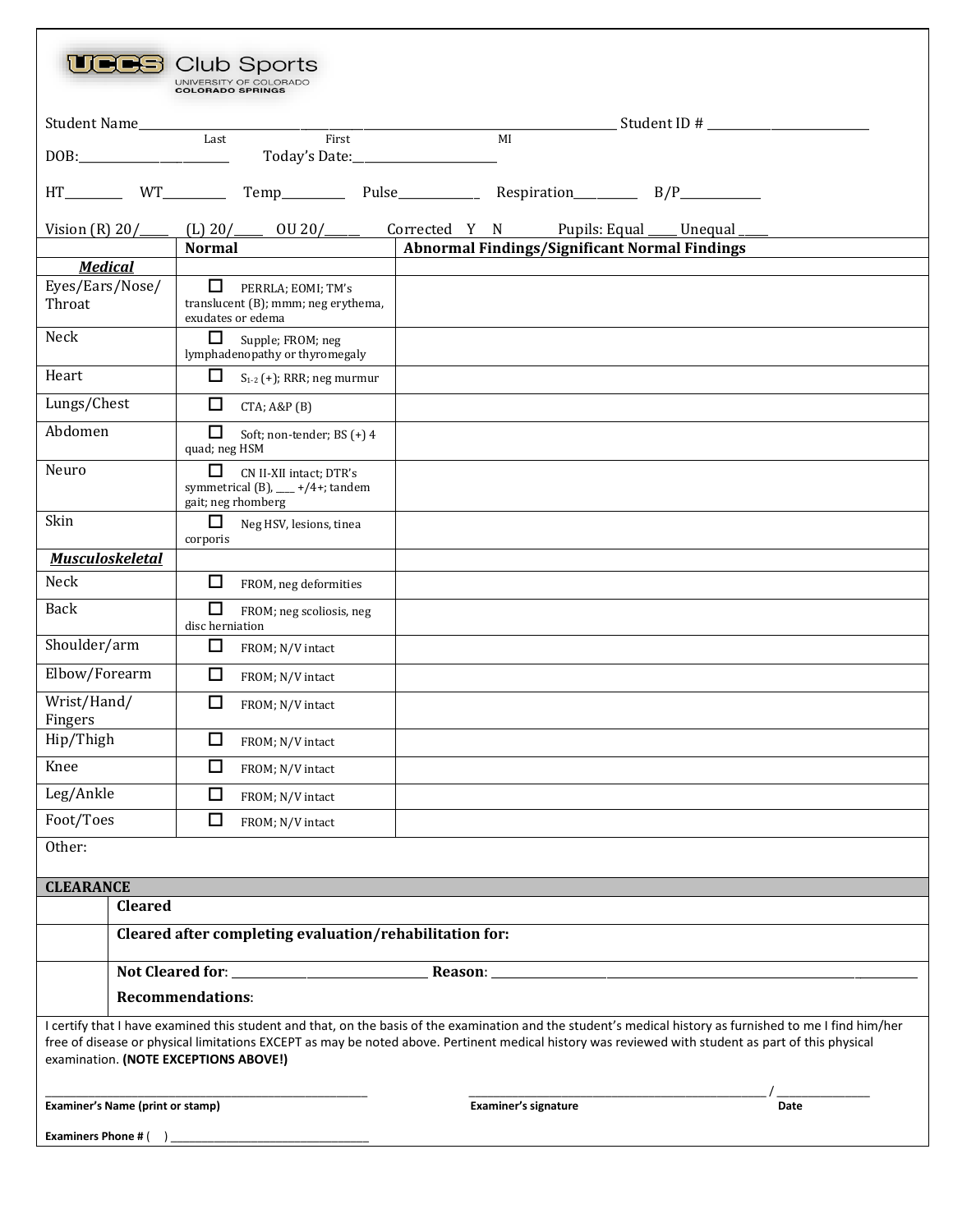|                                                                                                                                                                       | <b>Physical Examination Form</b>                                                                                                                                                                                                                                                    |       |                                                                                                                                                                                                                              |                                                                                                                                                           |     |  |  |  |  |  |  |
|-----------------------------------------------------------------------------------------------------------------------------------------------------------------------|-------------------------------------------------------------------------------------------------------------------------------------------------------------------------------------------------------------------------------------------------------------------------------------|-------|------------------------------------------------------------------------------------------------------------------------------------------------------------------------------------------------------------------------------|-----------------------------------------------------------------------------------------------------------------------------------------------------------|-----|--|--|--|--|--|--|
|                                                                                                                                                                       | Student Name:_                                                                                                                                                                                                                                                                      |       |                                                                                                                                                                                                                              | DOB: / / / Gender: M F Student ID#                                                                                                                        |     |  |  |  |  |  |  |
|                                                                                                                                                                       | First<br>Last<br>Address:_                                                                                                                                                                                                                                                          | MI    |                                                                                                                                                                                                                              | MO Day Year<br>(circle one)                                                                                                                               |     |  |  |  |  |  |  |
|                                                                                                                                                                       | Street<br>City<br>Parent/Guardian/Spouse Name:                                                                                                                                                                                                                                      | State | Zip                                                                                                                                                                                                                          | MO Day Year                                                                                                                                               |     |  |  |  |  |  |  |
|                                                                                                                                                                       | Last                                                                                                                                                                                                                                                                                |       | $\frac{1}{\text{First}}$                                                                                                                                                                                                     | MI                                                                                                                                                        |     |  |  |  |  |  |  |
| <b>HISTORY</b><br>*This section is to be carefully completed by the student and his/her parent(s) or legal guardian before participation in interscholastic athletics |                                                                                                                                                                                                                                                                                     |       |                                                                                                                                                                                                                              |                                                                                                                                                           |     |  |  |  |  |  |  |
|                                                                                                                                                                       | in order to help detect possible risks*                                                                                                                                                                                                                                             |       |                                                                                                                                                                                                                              |                                                                                                                                                           |     |  |  |  |  |  |  |
| 1.<br>last                                                                                                                                                            | Have you had a medical illness/injury since your<br>checkup or sports physical                                                                                                                                                                                                      | Y/N   | 11.                                                                                                                                                                                                                          | Have you ever become ill from exercising in the heat?<br>Do you cough, wheeze, or have trouble breathing during or                                        | Y/N |  |  |  |  |  |  |
| 2.                                                                                                                                                                    | Have you ever been hospitalized overnight?                                                                                                                                                                                                                                          | Y/N   |                                                                                                                                                                                                                              | after activity?<br>Do you have asthma?                                                                                                                    | Y/N |  |  |  |  |  |  |
| 3.                                                                                                                                                                    | Have you ever had surgery?<br>4.<br>Are you currently taking ANY prescription or over-<br>the-counter medications, pills, or inhalers?                                                                                                                                              |       |                                                                                                                                                                                                                              | Do you have seasonal allegries that require medical                                                                                                       | Y/N |  |  |  |  |  |  |
|                                                                                                                                                                       |                                                                                                                                                                                                                                                                                     |       |                                                                                                                                                                                                                              | treatment?                                                                                                                                                | Y/N |  |  |  |  |  |  |
| 5.                                                                                                                                                                    | Have you ever taken any supplements or vitamins to<br>help you gain/lose weight or to improve<br>performance?                                                                                                                                                                       | Y/N   | 12.<br>Do you have any special protective or corrective<br>equipment or devises that aren't usually used for<br>your sport or position (e.g. knee brace, special neck<br>roll, foot orthotics, retainer, hearing aid, etc.)? |                                                                                                                                                           | Y/N |  |  |  |  |  |  |
| 6.                                                                                                                                                                    | Do you think you are in good health?                                                                                                                                                                                                                                                | Y/N   | 13.                                                                                                                                                                                                                          | Have you had any problems with your eyes or vision?                                                                                                       | Y/N |  |  |  |  |  |  |
| 7.                                                                                                                                                                    | Have you ever had a rash or hives develop<br>during or after exercise?                                                                                                                                                                                                              | Y/N   |                                                                                                                                                                                                                              | Do you wear glasses, contacts, or protective eyewear?                                                                                                     | Y/N |  |  |  |  |  |  |
|                                                                                                                                                                       | Have you ever been dizzy or passed out during or<br>after exercise?                                                                                                                                                                                                                 | Y/N   | 14.                                                                                                                                                                                                                          | Have you ever had a sprain, strain or swelling after an injury?                                                                                           | Y/N |  |  |  |  |  |  |
|                                                                                                                                                                       | Have you ever had chest pain during or after<br>exercise?                                                                                                                                                                                                                           | Y/N   |                                                                                                                                                                                                                              | Have you ever broken or fractured any bones or dislocated any<br>joints?                                                                                  | Y/N |  |  |  |  |  |  |
|                                                                                                                                                                       | Do you get tired more quickly than your friends do<br>during exercise?                                                                                                                                                                                                              | Y/N   |                                                                                                                                                                                                                              | Have you ever had any other problems with pain or swelling in<br>muscles, tendons, bones, or joints?                                                      | Y/N |  |  |  |  |  |  |
|                                                                                                                                                                       | Have you ever had racing of your heart or skipped<br>heartbeats?                                                                                                                                                                                                                    | Y/N   |                                                                                                                                                                                                                              | If yes circle the appropriate and explain on back of this sheet.<br>Head Neck Back Chest Shoulder                                                         |     |  |  |  |  |  |  |
|                                                                                                                                                                       | Have you ever had high blood pressure or high<br>cholesterol?[1]                                                                                                                                                                                                                    | Y/N   |                                                                                                                                                                                                                              | Upper Arm Elbow Forearm Wrist Hand Finger(s)<br>Hip Thigh Knee Shin/Calf Ankle<br>Foot                                                                    |     |  |  |  |  |  |  |
|                                                                                                                                                                       | Have you ever been told you have a heart murmur?                                                                                                                                                                                                                                    | Y/N   | 15.                                                                                                                                                                                                                          | Do you want to weigh MORE or LESS than you do now?                                                                                                        | Y/N |  |  |  |  |  |  |
|                                                                                                                                                                       | Has any family member or relative dies of heart<br>problems or of sudden death before age 50?                                                                                                                                                                                       | Y/N   |                                                                                                                                                                                                                              | Do you lose weight regularly to meet weight requirements for<br>your sport?                                                                               | Y/N |  |  |  |  |  |  |
|                                                                                                                                                                       | Is there a family history of heart problems in a close<br>relative younger than 50 (enlarged heart,                                                                                                                                                                                 | Y/N   | 16.                                                                                                                                                                                                                          | Do you feel stressed out?                                                                                                                                 | Y/N |  |  |  |  |  |  |
|                                                                                                                                                                       | cardiomyopathy, electrical conduction problem,<br>abnormal EKG or abnormal heart rhythm)?                                                                                                                                                                                           |       | 17.                                                                                                                                                                                                                          | Record the dates of your most recent immunizations (shots) for:                                                                                           |     |  |  |  |  |  |  |
|                                                                                                                                                                       | Have you ever had a severe heart infection<br>(myocarditis, peridcarditis)? $\frac{1}{25}$                                                                                                                                                                                          |       |                                                                                                                                                                                                                              | Tetanus _______________<br>Chickenpox_<br>Hepatitis $B_{-}$                                                                                               |     |  |  |  |  |  |  |
|                                                                                                                                                                       | Is there a family history of Marfan's Syndrome?                                                                                                                                                                                                                                     | Y/N   | 18.                                                                                                                                                                                                                          | <b>FOR FEMALES ONLY</b><br>When was your first menstrual period (age)?                                                                                    |     |  |  |  |  |  |  |
|                                                                                                                                                                       | Has a physician ever denied or restricted your<br>participation in sports for any heart problem?                                                                                                                                                                                    |       |                                                                                                                                                                                                                              | When was your most recent menstrual period?                                                                                                               |     |  |  |  |  |  |  |
| 8.                                                                                                                                                                    | Have you ever had a severe viral infection within the<br>last month (e.g. mononucleosis)?                                                                                                                                                                                           | Y/N   |                                                                                                                                                                                                                              | How much time do you usually have from the start<br>of one period to the start of another period?<br>How many periods have you had in the last 12 months? |     |  |  |  |  |  |  |
| 9.                                                                                                                                                                    | Do you have any current skin problems (e.g. itching,<br>rashes, acne, warts, fungal infections or blisters)?                                                                                                                                                                        | Y/N   |                                                                                                                                                                                                                              |                                                                                                                                                           |     |  |  |  |  |  |  |
| 10.                                                                                                                                                                   | Have you EVER had a head injury or concussion?                                                                                                                                                                                                                                      | Y/N   |                                                                                                                                                                                                                              | What was the longest time between periods in the last year? ____________                                                                                  |     |  |  |  |  |  |  |
| Have you ever been knocked out, become<br>unconscious or lost your memory?                                                                                            |                                                                                                                                                                                                                                                                                     | Y/N   |                                                                                                                                                                                                                              |                                                                                                                                                           |     |  |  |  |  |  |  |
| Have you ever had a seizure?                                                                                                                                          |                                                                                                                                                                                                                                                                                     |       |                                                                                                                                                                                                                              | Please list any and all allergies: (medications, pollen, food, insects, etc.)                                                                             |     |  |  |  |  |  |  |
|                                                                                                                                                                       | Please list any medical conditions:<br>Do you have frequent or severe headaches?<br>Y/N<br>Have you ever had numbness or tingling in your<br>Please list any and all current medications: (include name, dosage, and<br>Y/N<br>arms, hands, legs or feet?<br>how often you take it) |       |                                                                                                                                                                                                                              |                                                                                                                                                           |     |  |  |  |  |  |  |
|                                                                                                                                                                       |                                                                                                                                                                                                                                                                                     |       |                                                                                                                                                                                                                              |                                                                                                                                                           |     |  |  |  |  |  |  |
| Have you ever had a stinger, burner or pinched<br>nerve?                                                                                                              |                                                                                                                                                                                                                                                                                     |       |                                                                                                                                                                                                                              |                                                                                                                                                           |     |  |  |  |  |  |  |